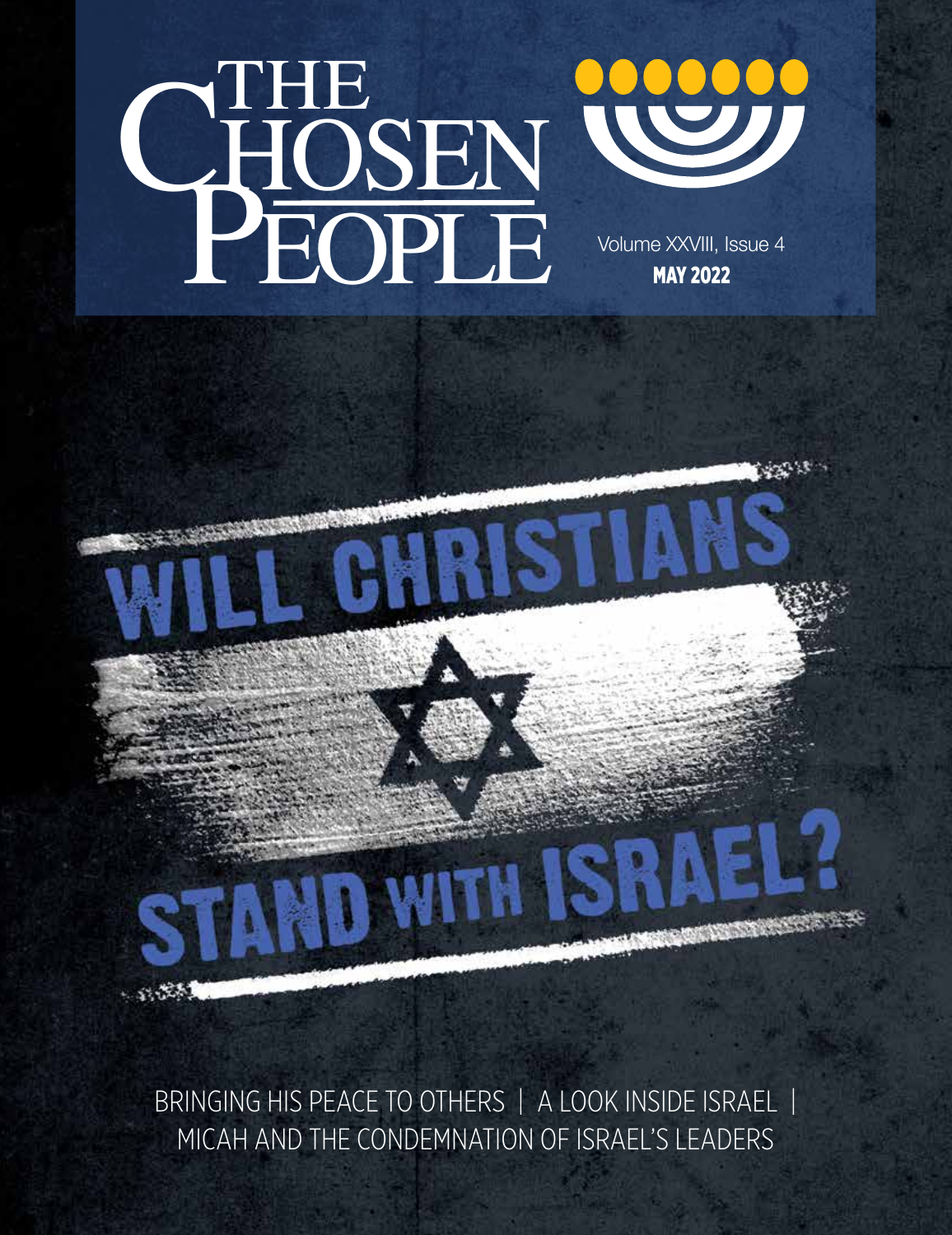

*world you have tribulation, but take courage; I have overcome the world"* (John 16:33).

> Peace is always possible through the Prince of Peace, Jesus the Messiah. He overcame the evil of this world through His atoning death and resurrection, and He enables us to live without fear in the power of the Holy Spirit!

#### *Bringing His Peace to Others*

We cannot keep this peace and confidence in God's promise of a glorious future to ourselves. He calls us to help others experience His shalom now and forever. Your Mission to the Jewish People is assisting others to experience His peace by helping Jewish Ukrainian refugees, especially those moving to Israel.

The common term for this process of moving to Israel is *aliyah,* which in Hebrew means "to go up," as Jerusalem is in the Judean hills and one always travels up to Jerusalem. As we read in Isaiah 2:3, *"Come, let us go up to the mountain of the Lord, to the house of the God of Jacob."*

The Israeli government offers full citizenship to those who can demonstrate they have at least one Jewish grandparent. Israel also provides many benefits to those making this move—from tax breaks to initial funding for food, housing, and Hebrew lessons! However, in a usual year, the number of Jewish people making aliyah is around 25,000 people.<sup>1</sup> Some are expecting there to be between 50,000 and 100,000 Ukrainian Jewish people making aliyah over the next year due to the war and their need to resettle someplace other than Ukraine.

Many Ukrainian Jewish refugees have relatives in Israel. About 1.4 million Russian-speaking Jewish people moved to Israel after the fall of the Soviet Union in the early 1990s. This large movement of Russian-speaking Jewish people took place over twenty years. Most of those who came to Israel from parts of the former Soviet Union, including Russia, Ukraine, and other now-independent nations as younger men and women, have served in the Israeli army, attended Israeli school, speak fluent Hebrew, and play a vibrant part in Israeli society. The Russian-speaking influence in Israel today is extensive!

### *Project Promised Land*

Allow me a moment to explain how we plan to help this new wave of Ukrainian Jewish people now moving to Israel.

We plan to provide housing, basic language skills, job counseling, friendship, and whatever else is needed to help them resettle in Israel as the Israeli government will not be able to absorb so many people quickly.

### We are calling this effort **Project Promised Land!**

Dear friend in the Messiah,

Shalom in His peace. One of my favorite verses is Isaiah 26:3–4, which I will quote the way I memorized it from the King James Version. Although I usually use the New American Standard Bible, this verse just sounds so much better in the King James! *"Thou wilt keep him in perfect peace, whose mind is stayed on thee: because he trusteth in thee. Trust ye in the Lord for ever: for in the Lord Jehovah is everlasting strength."*

The great hope we have in the Lord is sometimes made cloudy by the fog of war, pandemics, and every form of human crisis. His powerful presence is revealed to us even in the midst of the whirlwind (Job 38:1), and as we learn from Paul, *"hope does not disappoint"* (Romans 5:5)!



**FROM THE PRESIDENT, MITCH GLASER**

Our hearts and prayers go out to those suffering such overwhelming loss. Thankfully, one day, this sinful world will give way to a new creation filled with the

Yet, our world today is facing great danger on so many fronts! The Russian onslaught in Ukraine has made this painfully obvious. The horrors of an unjust war remind us that there is no end to human suffering and that innocent men, women, and children will experience hardship and even death

glorious presence of the Lord. There will be no more suffering, no more death, and God will wipe every tear away from our crying eyes. The apostle Paul wrote so poignantly about our future hope:

because of the evil of others.

*For I consider that the sufferings of this present time are not worthy to be compared with the glory that is to be revealed to us. For the anxious longing of the creation waits eagerly for the revealing of the sons of God. For the creation was subjected to futility, not willingly, but because of Him who subjected it, in hope that the creation itself also will be set free from its slavery to corruption into the freedom of the glory of the children of God.*  (Romans 8:18–21)

This sure hope is why we can have peace in the midst of tribulation. Jesus Himself said, *"These things I have spoken to you, so that in Me you may have peace. In the* 

<sup>1</sup> Michael Starr, "Aliyah Recovers from COVID-19 Slump in 2021, New Record of US Olim," *The Jerusalem Post,* December 22, 2021, accessed March 21, 2022, https://www.jpost.com/ aliyah/article-689471.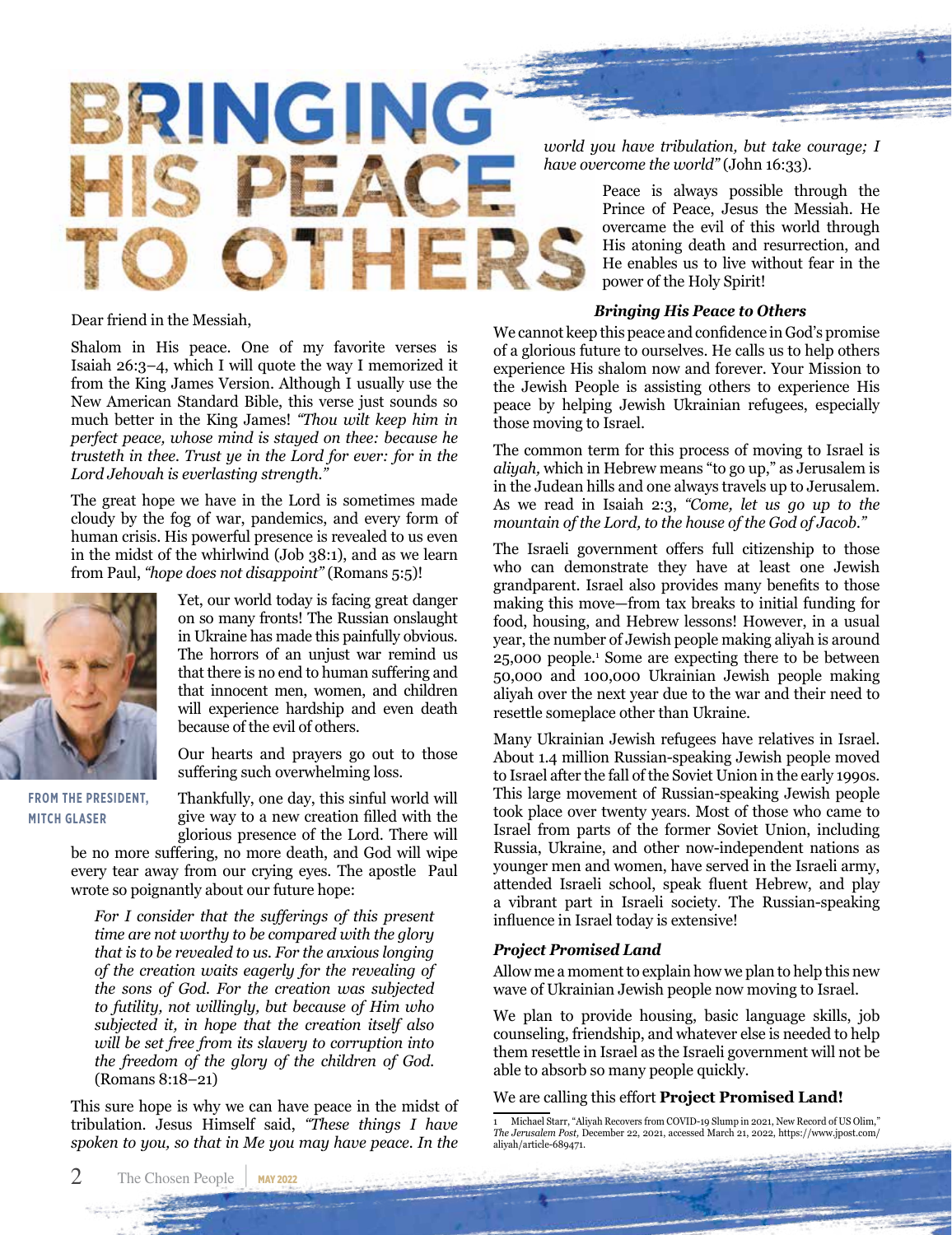This new effort is the suggestion of our Israel director, Michael Zinn, a Jewish man from Ukraine who made aliyah about thirty years ago. He and his wife Natalie found the Lord after they moved to Israel. Michael told me a little bit about his story, and I would like to share this with you!

Before his *bar mitzvah,* (a ceremony celebrating a young man's official passage to manhood at age thirteen), Michael's father told him he could believe in anything except Jesus. Michael started reading the New Testament anyway. In his thirties, he moved to Israel with his wife. While studying Hebrew, they met an American couple who were extraordinarily loving toward them. After Michael poured out his heart to this couple, the man said, "I cannot help you. There is only one who can help you. His name is Yeshua." After some time and ongoing conversations, both Michael and Natalie placed their trust in the Messiah Jesus.

#### *The Plan for Project Promised Land*

We have already done a lot to help Jews and non-Jews within Ukraine, particularly on the western border in Poland but also in Germany and other parts of Europe. That was phase one of our efforts to help many survive the ravages of war, and these ministries are ongoing! Our next step is to focus on two or three families per month by placing them in apartments in Jerusalem and the greater Tel Aviv area. We will give these precious new immigrants places to live and the personal help they need but cannot readily receive from the Israeli government, which is overwhelmed by the massive wave of new immigrants making aliyah.

We are providing low-cost housing, food, companionship, vocational counseling, childcare, and so much more so they can stand on their own two feet in their new country. Israel is not just any country; these Ukrainian Jews have returned to the land God promised them thousands of years ago. We hope that they will meet the God who promised to love and care for His chosen people.

The annual budget for this project is \$75,000. Already, even some of our staff are contributing to **Project Promised Land.** We also received a grant from a faithful supporter who went to be with the Lord and provided funds to help Jewish people make aliyah. Your prayers and partnership mean so much to us.

We can do this but need the funding soon. If we raise more than the requested amount, then we might be able to open more housing for the new immigrants as need arises and funds are available. We have the staff who speak Russian, Ukrainian, and Hebrew.

### *How Long, O Lord?*

The psalmist asked this question in Psalm 13:

*How long, O Lord? Will You forget me forever? How long will You hide Your face from me? How long shall I take counsel in my soul, having sorrow in my heart all the day? How long will my enemy be exalted over me?* (Ps 13:1–2)

**OUR NEXT STEP** IS TO FOCUS ON TWO OR THREE FAMILIES PER MONTH BY PLACING THEM IN APARTMENTS IN JERUSALEM . . .



How long will it take for Ukraine to get back to normal? How long will it take to rebuild the country? Who knows whether the war will be over by the time you receive this newsletter? How long will we need to continue to supply relief for those struggling in Ukraine, Poland, Germany, and other parts of the globe where the refugees move? How long will we need to provide help and housing through **Project Promised Land?** We simply do not know the answers to these questions. But we do know that His love never runs out. As long as we can show love and care to those suffering, we will do our best to continue the project.

We have signed a year's lease for our apartment rentals, so we expect this need to continue for at least twelve months. However, the time may come when **Project Promised Land** is no longer needed to serve Ukrainian Jews making aliyah. In that case, we might find others making aliyah from other countries who need this level of personal help when they arrive in Israel.

We pray that those we help will look past us and see the risen Messiah of Israel as the One who is wrapping His loving arms around their families and providing for their needs.

That is my hope and prayer.

Thanks so much for your help and for being part of Project Promised Land!

In Him,

**Mitch** 

P.S. For your gift of \$75 or more, we will send you a copy of our new devotional book entitled *The Portion* based upon the sections of the Five Books of Moses we read weekly in the synagogue. I am sure it will enrich your spiritual life and remind you to pray for **Project Promised Land.**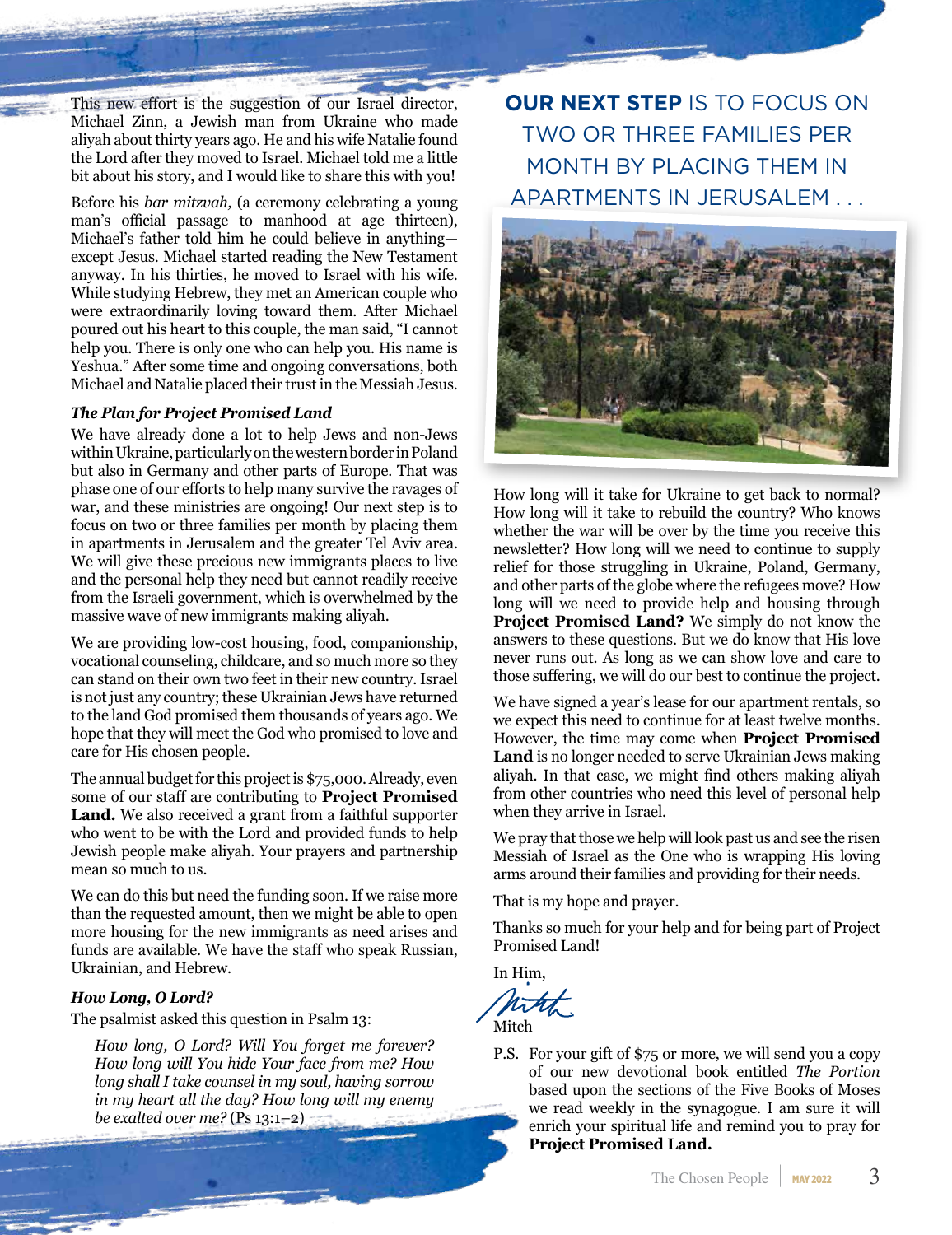A Look Inside Israel

With all that is happening around the globe, Chosen People Ministries still has our eyes fixed on reaching the worldwide Jewish community with the gospel of Messiah. This issue of *The Chosen People* shines a spotlight on the continuing efforts of our Israeli staff to share Jesus with His people.

We are now focusing on training Messianic Israeli women who are excited to spread the good news. In Israel, women play a significant role in evangelism. Recently, one of our staff members working with Chosen People Ministries in Israel shared her excitement over the next generation of Israeli Jewish female believers and their significance in spreading the good news of the Jewish Messiah.

*Believing in Jesus and living in Israel does not hinder the possibilities for women in ministry; on the contrary, it opens many doors of opportunity. After high school, military service is mandatory for every Israeli, male or female. The countless needs that arise during army service create numerous areas of ministry for female believers. Some believing women have had the opportunity to become officers in the army and air force or serve in particular areas with high-level commanders. After the mandatory two-year requirement, the IDF has even invited some women to continue their army service. They have boldly shared their faith with others around them without compromising their positions. In some situations, they have been able to train fellow believers to take over their positions once their service is complete.*

*Like most Israelis, many of these believing women desire to travel after their mandatory army service and get away from Israel for a time to decompress. But instead of choosing just any country to visit, they usually decide to go to places where they can serve the Lord among their fellow (but secular) Israelis. They have spent time in countries like New Zealand, India, Thailand, Peru, Argentina, and many others—all of the most popular places where Israelis tend to travel to seek a time away from Israel. They have joined and even trained groups traveling specifically to speak to Israeli backpackers. These women serve in hostels, campgrounds, and even coffee shops that Chosen People Ministries has explicitly established for ministry to backpacking Israelis. They often lead small groups and share the gospel in these places.* 

*When these believing women return from their world travels, they often decide to attend university. They view education as necessary for their future, as it gives them the ability to serve, care for others, and work in an unbelieving world. As a result,* 

*many of them study at the graduate level and complete degrees in various areas, including clinical psychology, nursing, medicine, biochemistry, physical therapy, social work, archaeology, Jewish history, law, and special education. Ultimately, they all end up in positions to share their faith and their lives with those around them. It is exciting to see how God is leading this new generation of young women who love the Lord and dedicate their lives to serving Him with all their hearts, minds, and souls.*

Reports like that are so encouraging! God will work through our environments to change the world for Messiah.

It is also heartwarming to hear that the Lord continues to move in Messianic congregations. One of our staff members in northern Israel witnessed the birth of a new Messianic congregation in Haifa years after a Bible study in that area had come to an end. Here is what he told us:

*About a year ago, while visiting my mom in Haifa, my wife and I accidentally ran into some friends who had become like family to us. We had met them years prior at a Bible study we had started while living in Haifa. Unfortunately, shortly after we went back to the United States to complete my studies, the next Bible study leader decided that he could not continue with that ministry, and the group dissolved. Our friends' kids grew up and had families of their own, and they had two more children since we last heard from them. Spiritually, however, they were not in the best shape. The parents recently left their church, and their children were not walking with God. My wife and I prayed and felt that we needed to help this family get back on track with the Lord. So, we began traveling once or twice a week from Jerusalem to Haifa (almost 100 miles each way) to study the Bible, pray, and counsel them.*

*The results were incredible. Other people who were* 

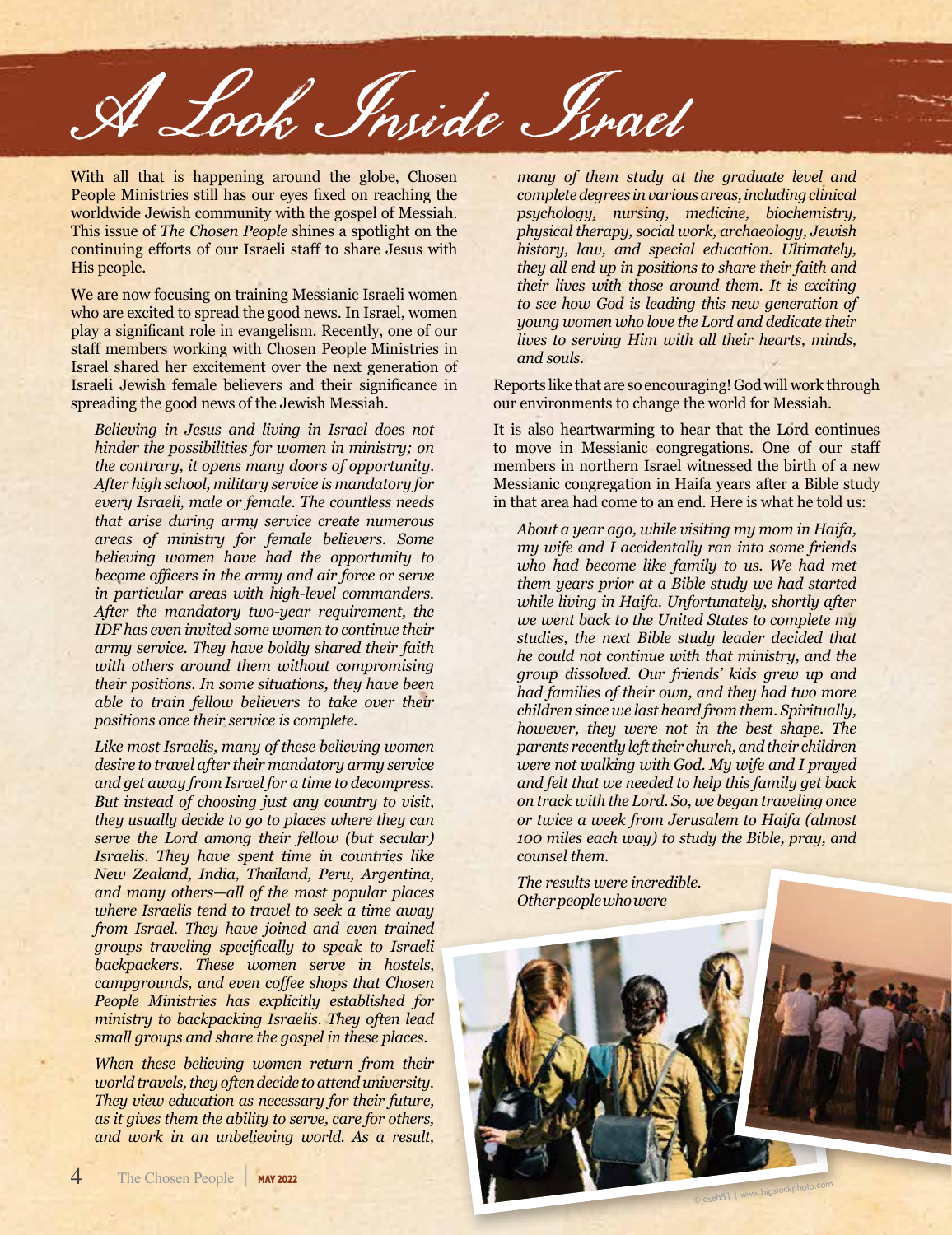*part of that Bible study group we led years ago reappeared in our lives. Several of them have joined our new Bible studies on Zoom, and we also started to meet regularly with some of them in person. During the summer of 2021, a dozen people from the new group accepted Yeshua as Lord of their lives and were baptized. We soon* 



*realized that God wanted us to relocate to northern Israel and start a new ministry there. It took us several months before we could rent a house where we could live and host our young congregation, which already consisted of almost thirty people. The house is in a village in the Jezreel Valley, between Haifa and Yokne'am, a few miles away from Megiddo. Public transportation to our home is wonderful, and there are many highway exits to the area. It makes the meeting place an easily accessible destination for those who live in these two cities and for people from nearby Kiryat Tiv'on and Afula.* 

*We currently have meetings on Friday, including a Kabbalat Shabbat service and a Bible study followed by fellowship and a potluck. On Monday evenings, I teach a youth group. Those who cannot attend in person join us via Zoom (we still have several people who live in Jerusalem and even further away who requested to be a part of our meetings).*

*Of course, our congregation is relatively young, and we have not yet chosen a name for it. Still, we are trying to mature spiritually to become a beacon for the Messiah Yeshua so that His Name will be glorified in Israel and particularly in the Jezreel Valley. Through our years in God's service,* 



*we have had the blessing of witnessing many moments when people gave their hearts to the Messiah. We certainly love to play the role of God's "midwives" by being an active part of "delivering" new spiritual children into His family. We have never seen the level of openness and willingness to accept Yeshua as Savior as we have during our recent time in Haifa.* 

Throughout the land, God is on the move! We have staff establishing a work in the Golan Heights and a team working with the Bukhari

**WE ARE NOW FOCUSING** ON TRAINING MESSIANIC ISRAELI WOMEN WHO ARE EXCITED TO SPREAD THE GOOD NEWS.

Jewish community who were originally from the region of the former Soviet Union now known as Uzbekistan.

Our Greater Tel Aviv Messianic Center is also in full swing, reaching the secular Jewish communities on the Mediterranean coast. This outreach hub in Ramat Gan is a perfect complement to our Jerusalem Messianic Center in the heart of the German Quarter. Many of our ministries use one of these two locations as a base of operations, including our ministry to Holocaust survivors, food and clothing distribution ministries, Bible studies, and so much more!

Not the least of which is our concerted effort to help the refugees from Ukraine who have made aliyah to Israel. We continue to search for additional housing for these displaced Jewish Ukrainians, who often come with only the clothes they are wearing.

God is good, and He is providing for His chosen people worldwide. His provision includes sending messengers who will share Messiah with them (Romans 10:14). As the reports above indicate, these "preachers," as the apostle Paul calls them, include our missionaries as well as Jewish people who have become followers of Jesus. However, also counted among them are those Gentiles whom God has called to make Israel jealous by their faith in the God of Abraham, Isaac, and Jacob and His Son, Yeshua, the Jewish Messiah.

To that end, Chosen People Ministries continues to evangelize Jewish people everywhere, discipling and training both Jewish and Gentile believers to do the same. One day, we know that "all Israel will be saved" (Romans 11:26). But, until that day comes, we still have work to do!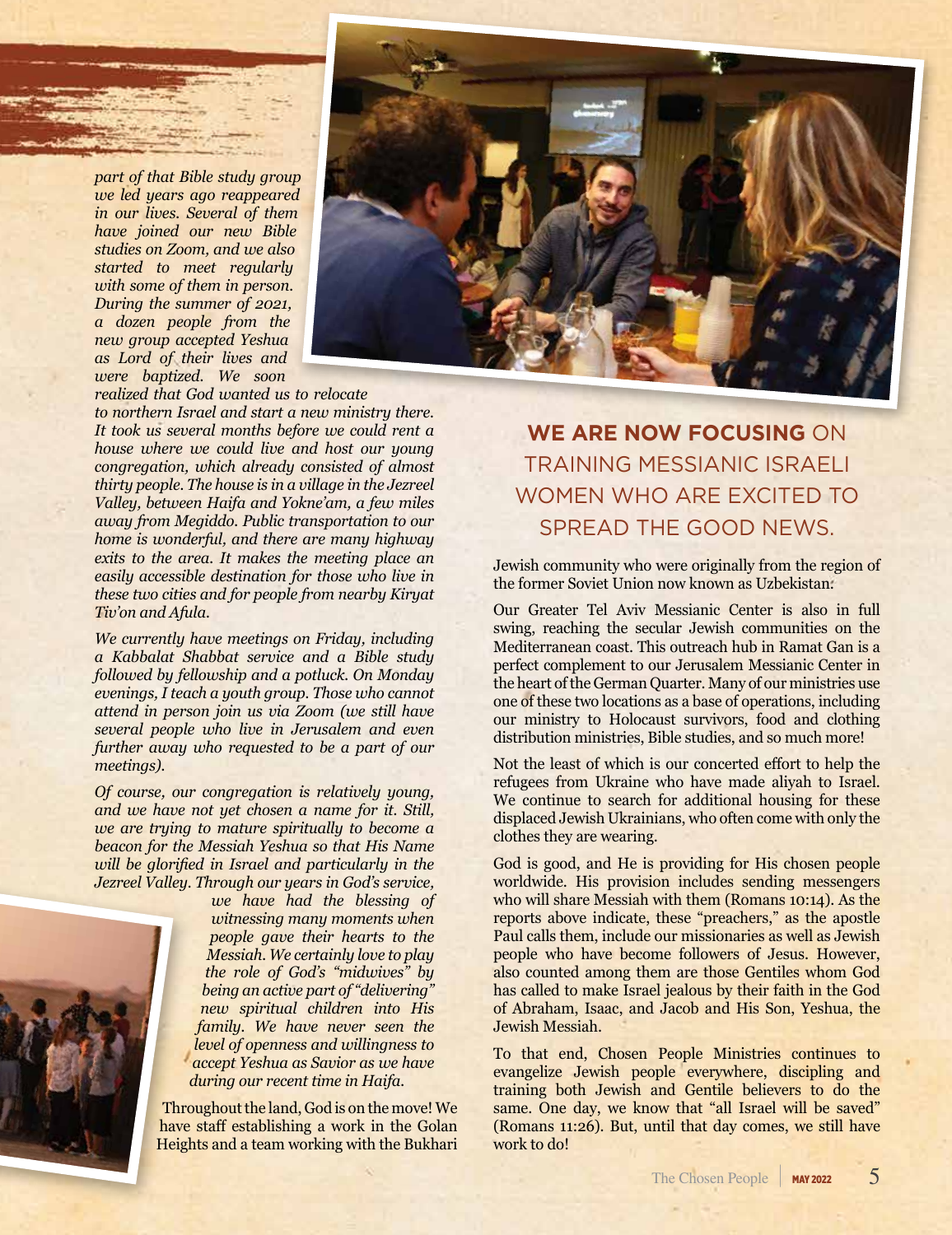# Micah 3: The Condemnation of Israel's Leaders

In the first two chapters of Micah, we studied<br>the first part of his prophecy against the false<br>prophets. For the next three chapters, we will<br>look at the second half of his condemnation<br>of Israel's leadership, which inclu n the first two chapters of Micah, we studied the first part of his prophecy against the false prophets. For the next three chapters, we will look at the second half of his condemnation leaders and expands to Israel's civil authorities.

Chapter three begins with the command to hear the words of the prophet of God and is an expansion of the judgment previously described in the first two verses of chapter two. "And I said, 'Hear now, heads of Jacob and rulers of the house of Israel. Is it not for you to know justice?" (Micah 3:1). The "heads of Jacob and the rulers of the house of Israel" are the civil authorities, judges, and magistrates. Micah asks them—with a hope and desire to see them reflect and repent of their evil ways—whether they, as the civil authorities, are not the very ones who should know the characteristics of justice. Was it not their role and responsibility as judges and magistrates to know justice? They were accustomed to presiding in judgment over others, so they should be aware of the judgment that awaits them for their evil deeds.

Micah describes the leaders in this way: *"You who hate good and love evil, who tear off their skin from them and their flesh from their bones, who eat the flesh of my people, strip off their skin from them, break their bones and chop them up as for the pot and as meat in a kettle"* (Micah 3:2–3). This language is very graphic; it compares their horrible behavior toward the less fortunate with the brutal killing and eating of animals. These rulers of Israel are like hunters who regard and treat ordinary citizens, for whom they should care, as animals rather than human beings. Therefore, their condemnation is greater because they failed in their obligations as leaders.

Micah then describes God's response to their wicked ways: *"Then they will cry out to the Lord, but He will not answer them. Instead, He will hide His face from them at that time because they have practiced evil deeds"* (Micah 3:4). Only when God's judgment is upon them will they truly understand the consequences of their detestable ways. Still, they will cry for deliverance from anguish and pain but not out of genuine repentance of their sin. God will treat them just as they treated the people. In the same way that they refused to heed the cries of the needy, the Lord will refuse to hear their cries. God is omniscient and hears all prayers, but in the case of these civil authorities, He chooses not to respond to them. Micah writes that *"the*  *Lord will hide His face from them."* Essentially, their punishment is like hell itself—the absence of God's presence. God turning away from the sin of the leaders reminds me of how He turned His face away at the cross when Jesus became sin for all mankind (2 Corinthians 5:21). Jesus cried out, *"My God, My God, why have You forsaken me?"* (Matthew 27:46). Such is also the cry of the evil civil authorities who mistreat the less fortunate.

In this portion of the book of Micah, God is presenting a philosophy of human government, a foundation for how Israel's leaders should be of good character and minister to and care for the less fortunate. Leaders are not the only ones who can learn from Micah's words. When believers find themselves ministering to those who are less fortunate, they should understand that there will be great blessing when done in a way pleasing to the Lord. However, along with the greater blessing of ministering to people, leaders also hold greater responsibility for leading with the right hearts and motives. That is why there is a warning in the book of James that with greater responsibility comes stricter judgment (Jas 3:1).

Now, as we consider this passage in Micah regarding ministering to the less fortunate, please keep the leadership and people of Ukraine in your prayers.



**Your Mission to the Jewish People, pictured here assisting Ukrainian refugees in Poland, is actively ministering to the less fortunate.**

Rich Freeman, DMin, serves as the vice president for Church Ministries and Conferences with Chosen People Ministries and lives in South Florida with his wife, Julia.

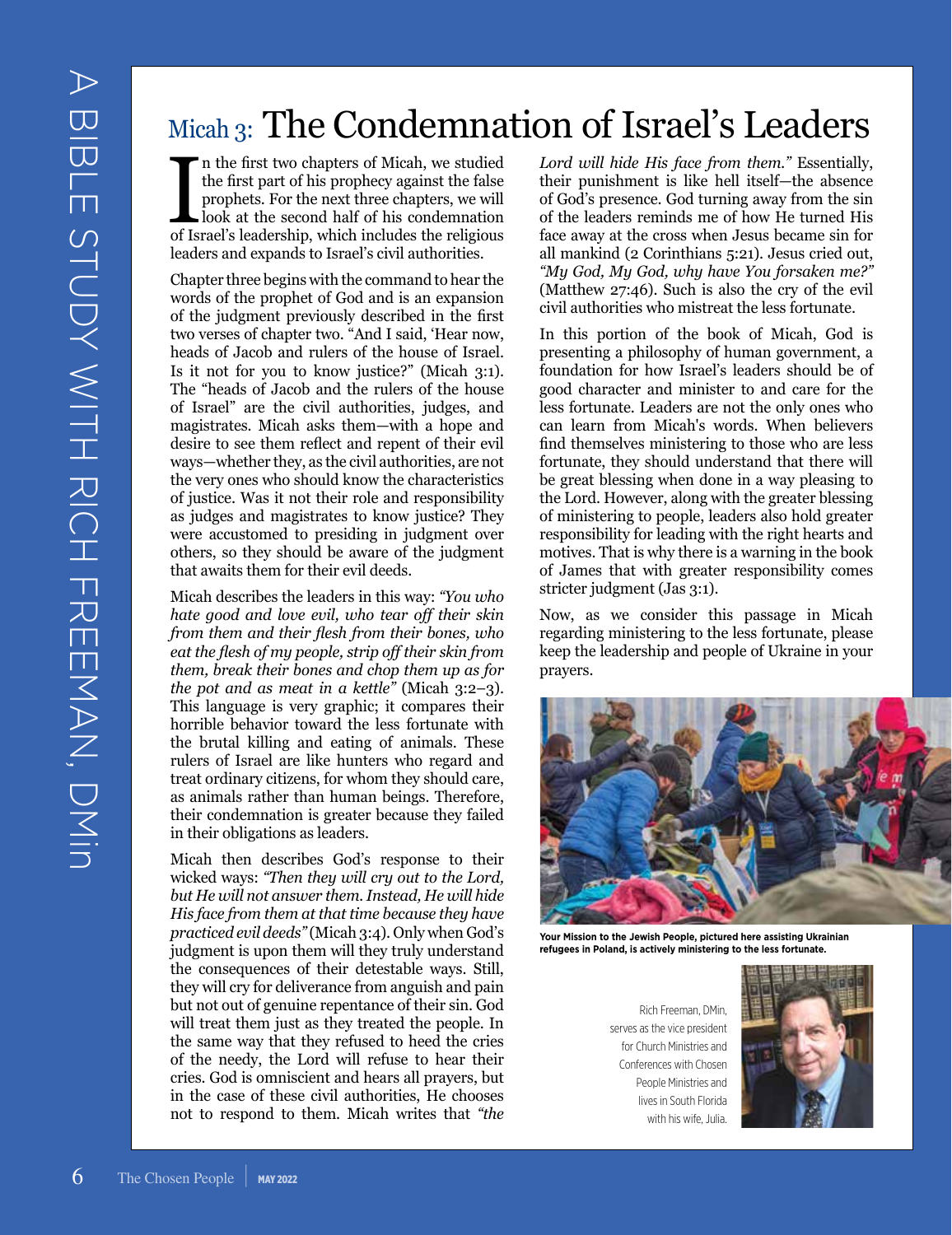# MINISTRY NEWS BRIEFS FROM AROUND THE GLOBE

## NINETY UKRAINIANS COME TO FAITH THROUGH THE TESTIMONY OF OUR WORKERS

Since the war on Ukraine began on February 24, one of our missionaries has been helping to buy and deliver food, medicine, warm clothes, and water for almost 100 families (more than 300 people altogether, mostly disabled, sick or unable to leave) in the cities of Kyiv, Chernigiv, Mariupol, Kharkiv, Zhitomir, Yagotin and Volnovakha, where they had and still have Messianic congregations. Our people faithfully continue this work even now where it is possible.

They have helped to relocate unknown numbers of people from the eastern and central parts of Ukraine to the western part of the country, and they are in the process of helping to find accommodations for more than 160 people in the three areas of Ternopil, Lutzk, and Lviv. This assistance includes finding places to live (rent homes, apartments, or using broken or unattended facilities by renovating and fixing them), helping with buying food, gasoline, clothes, mattresses, blankets and pillows, and toothpaste for adults as well as for children of all ages. It is interesting to note that in Ternopil, our missionary is working closely with an Orthodox synagogue, and in Lviv, with a local Catholic church.

He and his team have also helped hundreds of people on the border with hot food and water.

Dedicated volunteers have helped with financial aid, and in cooperation with our missionaries in Poland and Germany, have helped more than two hundred people go from the border of Poland and Ukraine to move further into Poland, Germany, and other countries of Europe.

There is currently a huge spiritual awakening among people in Ukraine. In just two weeks, more than 90 people accepted Yeshua as their Savior because of the testimony of the love of Yeshua that those unbelievers have seen in our workers when they received help from them. Please pray for great fruit for Yeshua.

## MOODY STUDENTS RAISE SUPPORT FOR UKRAINIAN REFUGEES AND CHURCHES

This past month, one of our Ukrainian-Israeli missionaries focused on the Ukrainian war with Russia. He was able to raise \$1,430 to send to two churches in Ukraine—both of them are in the city where he was born, and both of the pastors are close friends of his. The money was raised by students at Moody Bible Institute and some friends of his ministry. The churches used the funds to help refugees by providing hot food, blankets, and Bibles, and they preached the gospel to the people on the streets.

Students from Moody also helped our missionary gather clothes for the refugees. They put together six boxes of warm clothes, sweaters, gloves, and coats that were brought to the airport where a group of volunteers took them to Poland.

He said, "We pray that this war will soon be over. Both sides of the conflict have a lot of people that do not want this craziness to continue, and the whole world is watching the devastation happening."

## COMING TO A CONGREGATION AND FAITH!

Recently, several Jewish people who do not yet believe in Jesus began attending a Messianic congregation where one of our missionaries is the congregational leader. This alone is amazing, as they are coming of their own accord, with an obvious interest in learning more about our faith in Messiah Yeshua. One man, Levi (name changed), was sharing his story with our missionary. He said, "I am this close to believing that Yeshua is the Messiah. I have a million questions, but it feels right in my heart." Our staff member, trying to contain his joy and excitement for the man, calmly said, "Questions are good. Let us talk more. But for now, from one Jewish man to another—you are going the right way."

God is using the staff at Chosen People Ministries to reach non-Jewish people as well. At a recent speaking engagement at a church in North Carolina, our missionary shared a Messiah in the Passover message, and following the service, six people put their faith in Yeshua! The pastor said it was the largest response in one service that he has seen in his time leading the church. What a remarkable blessing!

## NUDGING A NEW JEWISH BELIEVER TOWARD FELLOWSHIP

One of our missionaries has been remotely discipling a new Jewish believer since the summer of 2020. But Malka (name changed) was recently struggling with doubt and not taking steps toward fellowship in her area.

Our missionary had the opportunity to meet Malka for breakfast in person for the first time. He asked, "Why is it so difficult for you to try going to church?" He had connected her with a large church in the area in 2021, and she had spoken on the phone with their staff members and listened to sermons online—but had never gone in person. She replied, "I'm scared to go by myself."

At that moment, our staff felt the Spirit encourage him to do something unscripted. It was Saturday morning—not the best time to show up at a random church unannounced. Nevertheless, he replied, "Malka, for at least right now, you have me with you, and I am not scared to go to that church, so how about we drive over there and see who the Lord introduces us to?" She agreed.

To make a long story short, upon arriving at the church, they met a sweet couple that was Malka's age and were superrelational. They invited her to sit with them at church the next morning, which she did—and she loved it! This couple got Malka connected to a midweek women's group and made plans to go out to lunch with her and other church friends as well. She texted our missionary after her first Sunday, "The service was excellent! It is my new church, essentially my new home! I cannot thank you enough . . . it was definitely God!" Yes, it definitely was.

Malka is now connected with new friends at a church home that is taking care of her so well. She needed an extra push to get out the door—which our missionary provided by being in person with her—but the Lord has taken it from there. Hallelujah!